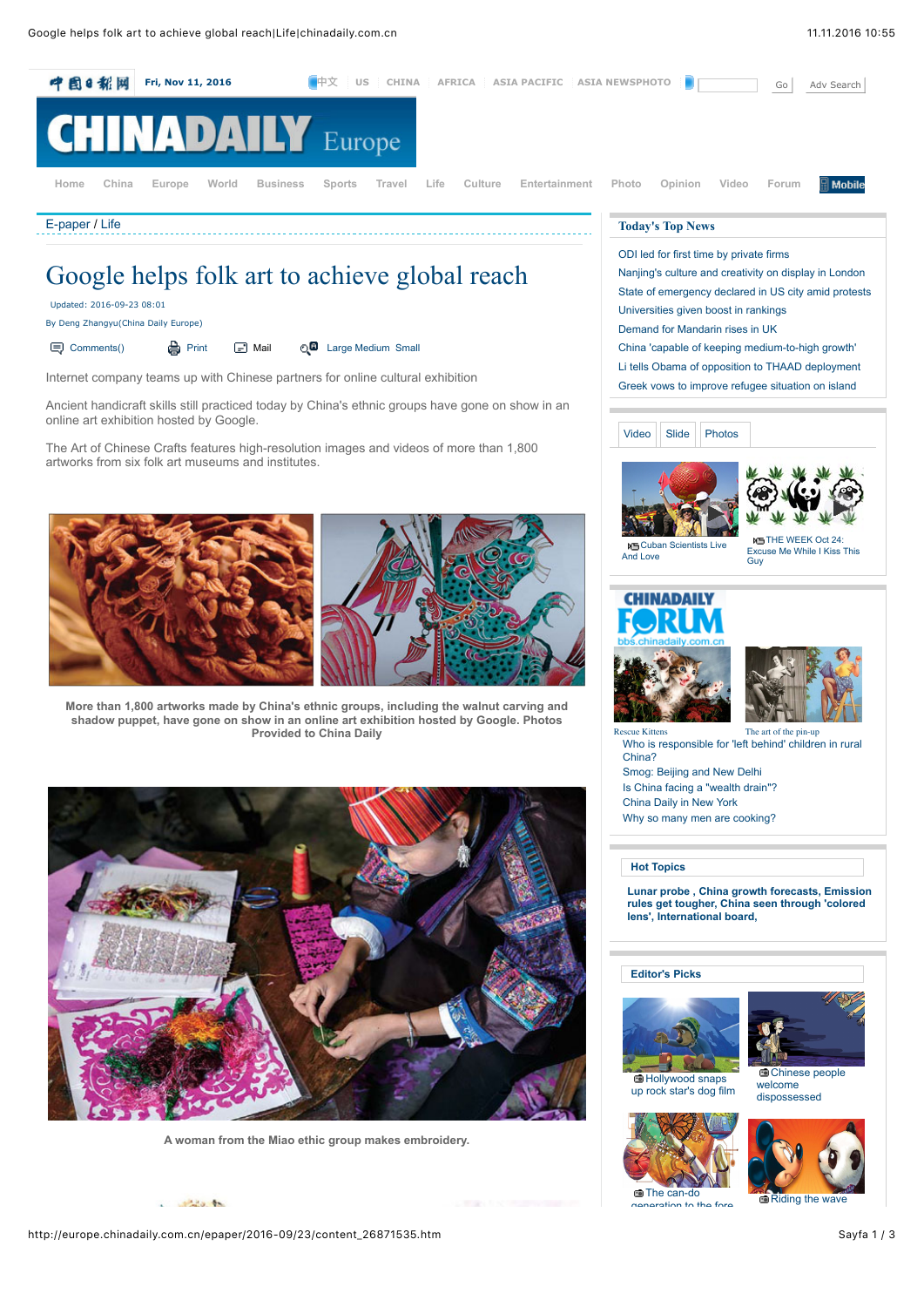Google helps folk art to achieve global reach|Life|chinadaily.com.cn 11.11.2016 10:55



**Handmade puppets collected by the China Intangible Heritage Industry Alliance are also in the online show.**

Viewers can get a detailed look at traditional products such as shadow puppets, fans, Tibetan thangka drawings, kites and ancient costumes, or can watch as members of the Miao ethic group makes silver embroidery.

The Google Cultural Institute opened the exhibition on Aug 23. It comes two years after its first online show of Chinese art, which featured about 1,400 artworks.

This year's show is in partnership with 20 institutes, including the China Paper-Cutting Museum, the Beijing Institute of Fashion Technology's Museum of Ethnic Costumes, the China Intangible Heritage Industry Alliance and the Hangzhou Arts and Crafts Museum.

All together, the internet giant's Chinese art partners reaches 20 this year.

Simon Rein, program manager at the Google Cultural Institute, says his company not only showcases intangible Chinese heritage and craft art in high-res images and virtual reality technology, but also funds museums to take videos of craftsmen and women to record their techniques.

Last year, he says, the institute, which works with more than 1,200 museums worldwide, saw 51 million users generate 270 million page views on Google's arts and culture website.

The online exhibition platform helps China's lesser-known museums to reach people overseas, according Lin Wen, digital director for the Museum of Ethnic Culture at Minzu University of China, a college in Beijing that focuses on studies and research into the nation's ethnic groups.

The museum's collections include antiques, documents and books, costumes, and tools used in daily life by various communities.

According to Lin, more than 10,000 people speaking 17 languages visited its online show in the first month after it uploaded 13 collections of pictures last year.

"It's an online expansion of our museum," Lin says. "We specially set up a digital department to prepare for the future trend of digital museums."

This year, the museum visited Miao communities in Guizhou province to shoot videos about the local culture. It completed seven short movies on Miao embroidery, silk jewelry and tapestry, ancient stilt houses, and local customs and festivals. The videos are part of The Art of Chinese Crafts exhibition.

"It's the first time we've tried to take videos for an online exhibition to show our ethnic culture," Lin adds. "We'll do more in the future to show China's ethnic groups to the world."

China Intangible Heritage Industry Alliance, which has provided collections showing stone carvings, clay sculpture and thangka, is also using videos and pictures to highlight handicrafts that are in danger of disappearing, says Wang Shuyun, one of the founders of the alliance.

Rein says the number of people who have viewed the exhibition via a mobile device had surpassed those who used a computer.

He adds that Google will continue to use its technologies to help protect global art and culture and to show to the world off for free.

Google's services are unavailable in China. Scott Beaumont, president of Google Greater China, declined to answer when asked at the news conference in August whether the cultural institute's cooperation with Chinese museums signals the US company's return to the country.

## http://europe.chinadaily.com.cn/epaper/2016-09/23/content\_26871535.htm Sayfa 2 / 3

[generation to the fore](http://europe.chinadaily.com.cn/china/2016-06/10/content_25667983.htm)





**G** Leisure giants [buoy cruise market](http://europe.chinadaily.com.cn/business/2016-06/10/content_25667998.htm)

she followed heart